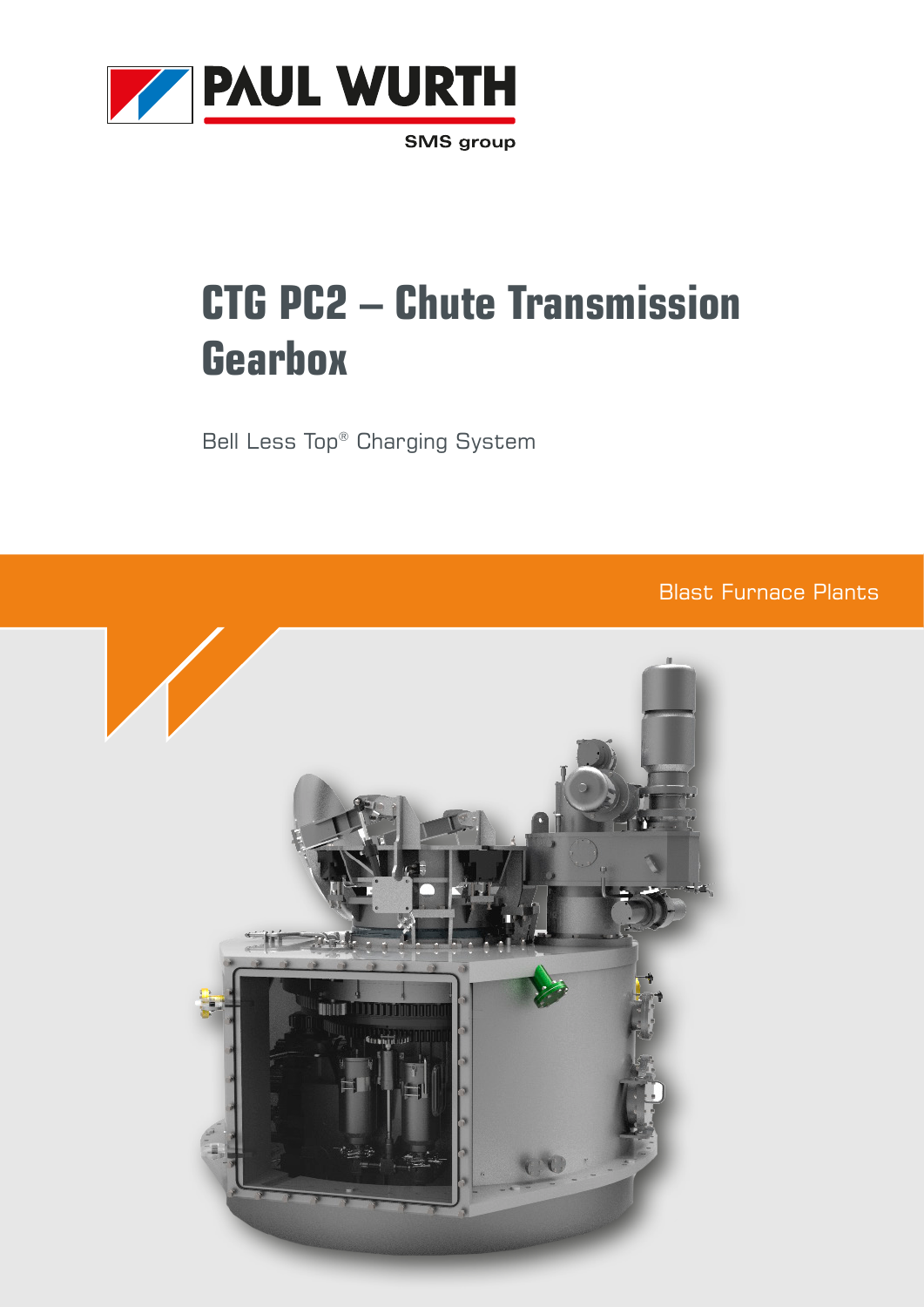## **Bell Less Top® Charging System — CTG PC2 – Chute Transmission Gearbox**

**Over 45 years of knowhow and experience** in Bell Less Top® charging technology have led to the development of the new **CTG PC2 Chute Transmission Gearbox** providing following **benefits**:

- Improved dust and temperature resistance;
- Improved cooling system;



Improved greasing system;



- ` Increased chute tilting gear lifetime;
- ` Compatible with existing:
	- Planetary Gearbox or 2x separate Servo drives
	- Tilting Gearbox (standard & reinforced)
	- Distribution chute
	- Spherical Maintenance Valve
	- Goggle Valve



- $\blacktriangleright$  Redesigned casing with simplified connections (no spider-web shaped header);
- ▶ Reduced maintenance costs

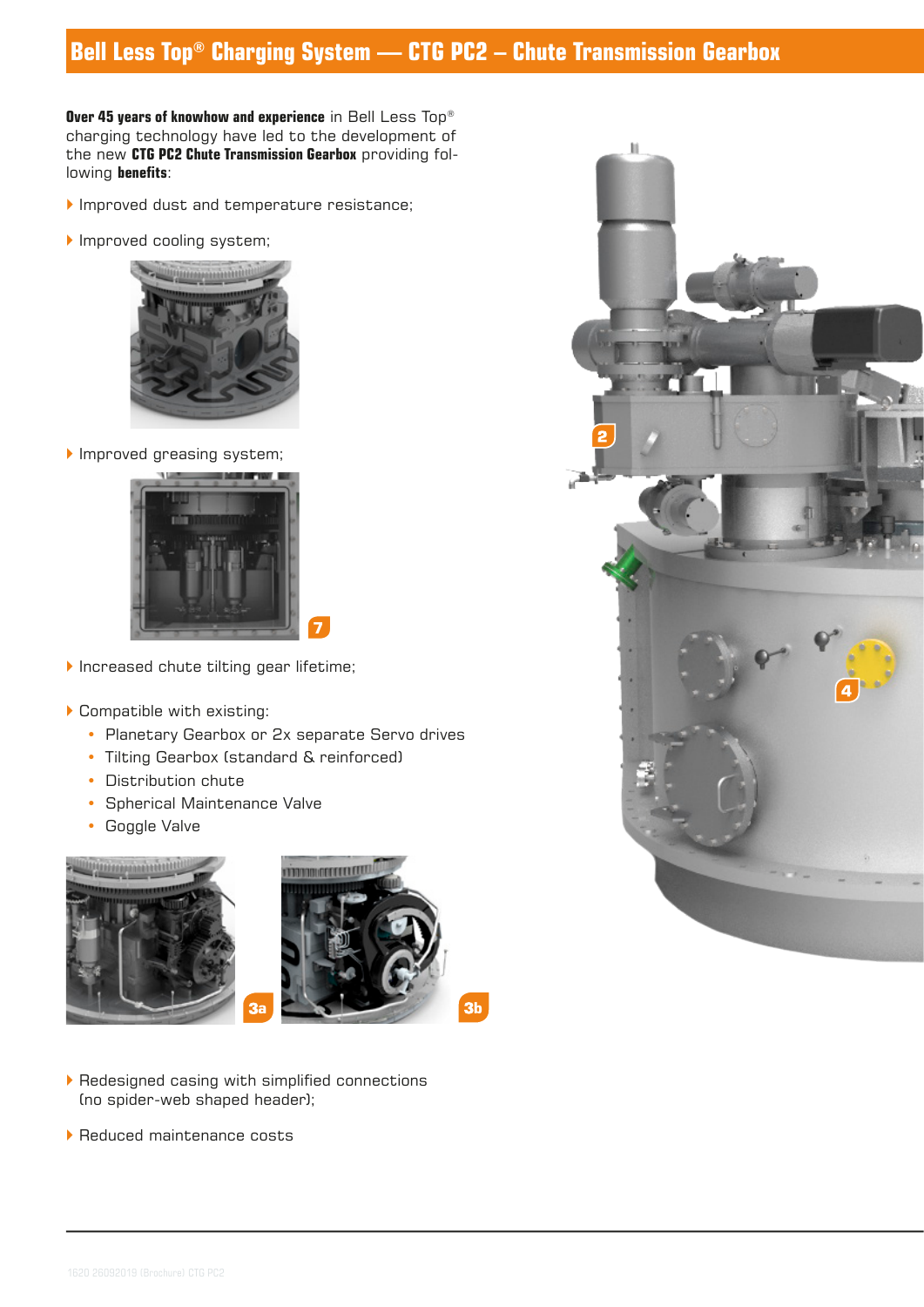

- ▶ Pressurized closed–loop water cooling system without contamination of cooling water with blast furnace atmosphere and grease providing highest cooling efficiencies without cleaning requirements.
- $\blacktriangleright$  The casing has been designed allowing reinforced and standard chute tilting gears.
- ` Conventional planetary gearbox (PG) or separate drive units for rotation and tilting with improved sealing system can be installed on CTG PC2.
- **Enhanced greasing system for continuous** greasing of chute tilting gears increasing lifetime.
	- **1** Isolation Valve **2** Planetary Gearbox **3a** Standard Gear for Chute Angle Adjusting **3b** Reinforced Gear for Chute Angle Adjusting **4** Nitrogen Connection **5** Cooling Water Connection **6** Maintenance Door **7** Greasing System

Enhance your blast furnace performance with Paul Wurth's CTG PC2 Chute Transmission Gearbox